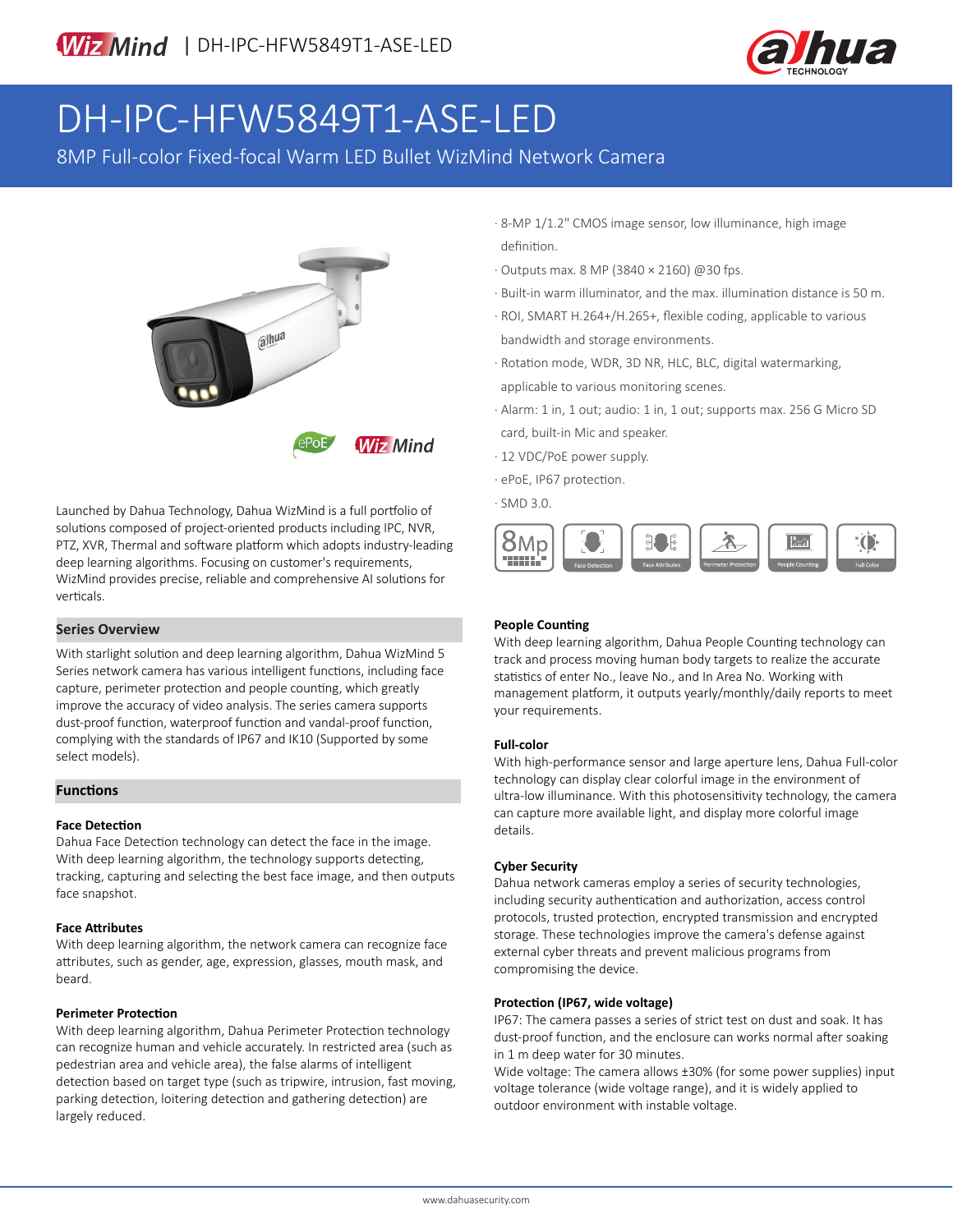# Wiz Mind | DH-IPC-HFW5849T1-ASE-LED

## **Technical Specification**

| Camera                       |          |                                                                                                                              |                                 |                                |                      |
|------------------------------|----------|------------------------------------------------------------------------------------------------------------------------------|---------------------------------|--------------------------------|----------------------|
| Image Sensor                 |          | 1/1.2" CMOS                                                                                                                  |                                 |                                |                      |
| Max. Resolution              |          | 3840 (H) × 2160 (V)                                                                                                          |                                 |                                |                      |
| <b>ROM</b>                   |          | 128 MB                                                                                                                       |                                 |                                |                      |
| <b>RAM</b>                   |          | 1 GB                                                                                                                         |                                 |                                |                      |
| <b>Scanning System</b>       |          | Progressive                                                                                                                  |                                 |                                |                      |
| Electronic Shutter Speed     |          | Auto/Manual 1/3 s-1/100,000 s                                                                                                |                                 |                                |                      |
| Min. Illumination            |          | 0.0005Lux@F1.0                                                                                                               |                                 |                                |                      |
| S/N Ratio                    |          | $>56$ dB                                                                                                                     |                                 |                                |                      |
| <b>Illumination Distance</b> |          | 50 m (164.04 ft)                                                                                                             |                                 |                                |                      |
| Illuminator On/Off Control   |          | Auto/Manual                                                                                                                  |                                 |                                |                      |
| <b>Illuminator Number</b>    |          | 4 (Warm light)                                                                                                               |                                 |                                |                      |
| Pan/Tilt/Rotation Range      |          | Pan: 0°-360°<br>Tilt: -20°-90°<br>Rotation: 0°-360°                                                                          |                                 |                                |                      |
| Lens                         |          |                                                                                                                              |                                 |                                |                      |
| Lens Type                    |          | Fixed-focal                                                                                                                  |                                 |                                |                      |
| Mount Type                   |          | M22                                                                                                                          |                                 |                                |                      |
| Focal Length                 |          | 2.8 mm; 3.6 mm                                                                                                               |                                 |                                |                      |
| Max. Aperture                |          | F1.0                                                                                                                         |                                 |                                |                      |
| Field of View                |          | 2.8 mm: Horizontal 112° x Vertical 61° x Diagonal<br>$131^\circ$<br>3.6 mm: Horizontal 91° x Vertical 50° x Diagonal<br>106° |                                 |                                |                      |
| Iris Type                    |          | Fixed                                                                                                                        |                                 |                                |                      |
| <b>Close Focus Distance</b>  |          | 2.8 mm: 3.1m (10.2 ft)<br>3.6 mm: 5.4m (17.7 ft)                                                                             |                                 |                                |                      |
| <b>DORI</b><br>Distance      | Lens     | Detect                                                                                                                       | Observe                         | Recognize                      | Identify             |
|                              | $2.8$ mm | 82.8 m<br>$(271.65 \text{ ft})$                                                                                              | 33.1 m<br>$(108.60 \text{ ft})$ | 16.6 m<br>$(54.46 \text{ ft})$ | 8.3 m<br>(27.23 ft)  |
|                              | $3.6$ mm | 120.4 m<br>(395.01 ft)                                                                                                       | 48.2 m<br>$(158.14 \text{ ft})$ | 24.1 m<br>$(79.10 \text{ ft})$ | 12.0 m<br>(39.37 ft) |
| Smart event                  |          |                                                                                                                              |                                 |                                |                      |

| <b>IVS</b>                 | Abandoned object; missing object                                                                                                                                                                                                                                             |  |  |
|----------------------------|------------------------------------------------------------------------------------------------------------------------------------------------------------------------------------------------------------------------------------------------------------------------------|--|--|
| Heat Map                   | Yes                                                                                                                                                                                                                                                                          |  |  |
| Professional, intelligent  |                                                                                                                                                                                                                                                                              |  |  |
| IVS (Perimeter Protection) | Tripwire; intrusion; fast moving (the three functions<br>support the classification and accurate detection<br>of vehicle and human); loitering detection; people<br>gathering; parking detection                                                                             |  |  |
| <b>Face Detection</b>      | Face detection; track; optimization; snapshot; face<br>enhancement; face exposure; face matting setting:<br>face, single inch photo; three snapshot methods:<br>real-time snapshot, optimization snapshot, quality<br>priority; face angle filter; optimization time setting |  |  |

| <b>People Counting</b>   | Support the counting of enter number, leave<br>number and pass number, and displaying and<br>outputting yearly/ monthly/weekly/daily reports<br>Support the counting of number in area, and 4 rules<br>configuration Count number of people or stay time<br>and link alarm Support queue management, and 4<br>rules configuration. Count number of people or stay<br>time and link alarm |
|--------------------------|------------------------------------------------------------------------------------------------------------------------------------------------------------------------------------------------------------------------------------------------------------------------------------------------------------------------------------------------------------------------------------------|
| Intelligent Search       | Work together with Smart NVR to perform refine<br>intelligent search, event extraction and merging to<br>event videos.                                                                                                                                                                                                                                                                   |
| Video                    |                                                                                                                                                                                                                                                                                                                                                                                          |
| Video Compression        | H.265; H.264; H.264H; H.264B; MJPEG (only<br>supported by the sub stream)                                                                                                                                                                                                                                                                                                                |
| <b>Smart Codec</b>       | Smart H.265+/Smart H.264+                                                                                                                                                                                                                                                                                                                                                                |
| Video Frame Rate         | Main stream: 3840 × 2160 @(1 fps-25/30 fps)<br>Sub stream: D1 (1 fps-25/30 fps)<br>Third stream: 1080p (1 fps-25/30 fps)<br>*The values above are the max. frame rates of each<br>stream; for multiple streams, the values will be<br>subjected to the total encoding capacity.                                                                                                          |
| <b>Stream Capability</b> | 3 streams                                                                                                                                                                                                                                                                                                                                                                                |
| Resolution               | 3840 × 2160; 3072 × 2048; 3072 × 1728; 2592 ×<br>1944; 2688 × 1520; 2048 × 1536; 2304 × 1296;<br>1080p (1920 × 1080); 1.3 M (1280 × 960); 720p<br>(1280 × 720); D1 (704 × 576/704 × 480); VGA (640 ×<br>480); CIF (352 × 288/352 × 240)                                                                                                                                                  |
| <b>Bit Rate Control</b>  | CBR/VBR                                                                                                                                                                                                                                                                                                                                                                                  |
| Video Bit Rate           | H.264: 3 kbps-20480 kbps<br>H.265: 3 kbps-20480 kbps                                                                                                                                                                                                                                                                                                                                     |
| Day/Night                | Color/B/W                                                                                                                                                                                                                                                                                                                                                                                |
| <b>BLC</b>               | Yes                                                                                                                                                                                                                                                                                                                                                                                      |
| <b>HLC</b>               | Yes                                                                                                                                                                                                                                                                                                                                                                                      |
| <b>WDR</b>               | 140 dB                                                                                                                                                                                                                                                                                                                                                                                   |
| Defog                    | Yes                                                                                                                                                                                                                                                                                                                                                                                      |
| <b>White Balance</b>     | Auto/natural/street lamp/outdoor/manual/regional<br>custom                                                                                                                                                                                                                                                                                                                               |
| Gain Control             | Auto/Manual                                                                                                                                                                                                                                                                                                                                                                              |
| Noise Reduction          | 3D <sub>NR</sub>                                                                                                                                                                                                                                                                                                                                                                         |
| <b>Motion Detection</b>  | OFF/ON (4 areas, rectangular)                                                                                                                                                                                                                                                                                                                                                            |
| Region of Interest (RoI) | Yes (4 areas)                                                                                                                                                                                                                                                                                                                                                                            |
| Image Rotation           | 0°/90°/180°/270° (Support 90°/270° with 4M<br>resolution and lower)                                                                                                                                                                                                                                                                                                                      |
| Mirror                   | Yes                                                                                                                                                                                                                                                                                                                                                                                      |
| <b>Privacy Masking</b>   | 8 areas                                                                                                                                                                                                                                                                                                                                                                                  |
| Audio                    |                                                                                                                                                                                                                                                                                                                                                                                          |
| <b>Built-in MIC</b>      | Yes                                                                                                                                                                                                                                                                                                                                                                                      |
| <b>Audio Compression</b> | PCM; G.711a; G.711Mu; G.726; G.723                                                                                                                                                                                                                                                                                                                                                       |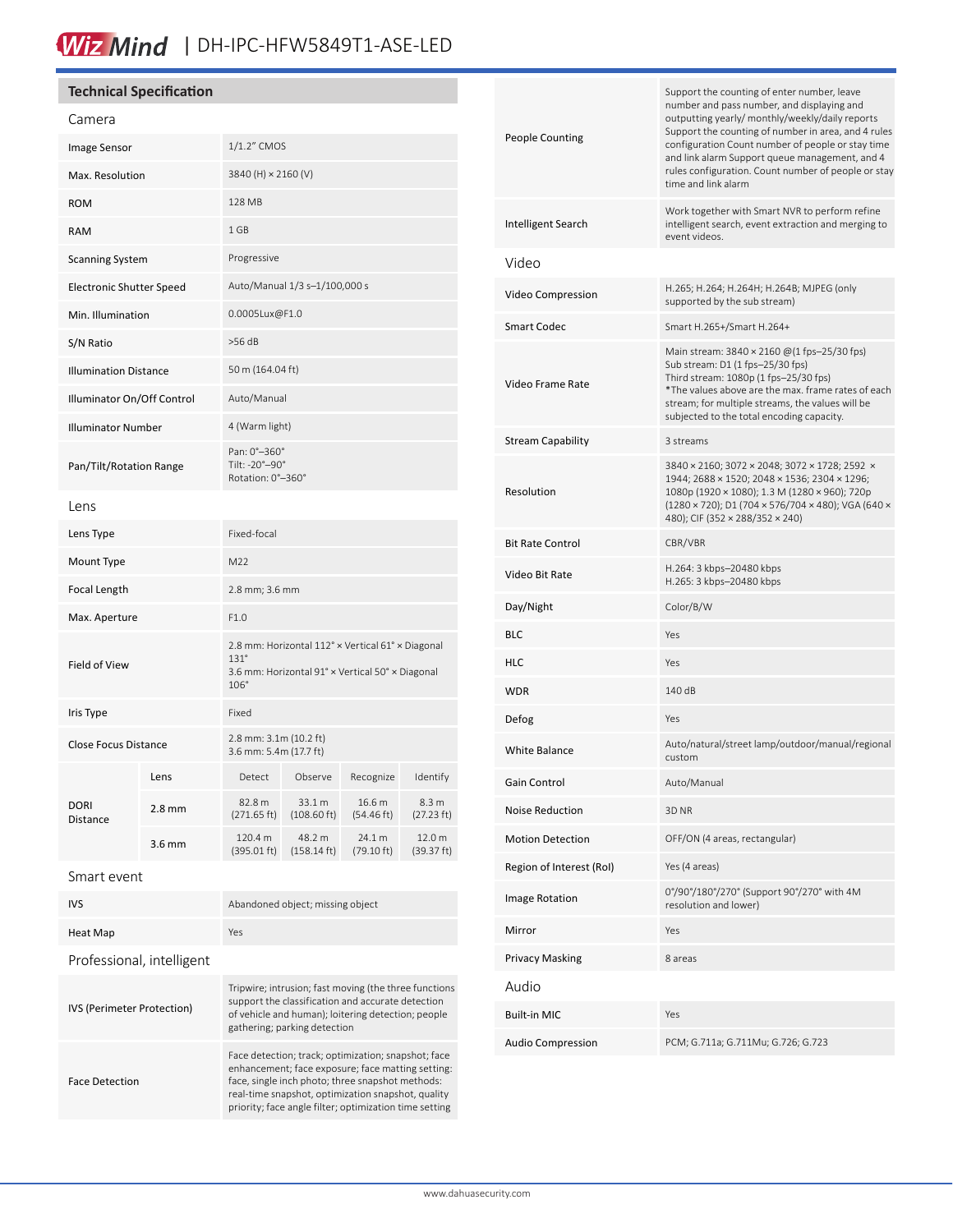# Wiz Mind | DH-IPC-HFW5849T1-ASE-LED

| Alarm                       |                                                                                                                                                                                                                                                                                                                                                                                                                                                                                                          |
|-----------------------------|----------------------------------------------------------------------------------------------------------------------------------------------------------------------------------------------------------------------------------------------------------------------------------------------------------------------------------------------------------------------------------------------------------------------------------------------------------------------------------------------------------|
| Alarm Event                 | No SD card; SD card full; SD card error; network<br>disconnection; IP conflict; illegal access; motion<br>detection; video tampering; defocus detection;<br>scene changing; intrusion; tripwire; abandoned<br>object; missing object; fast moving; parking<br>detection; loitering detection; people gathering;<br>input abnormal detection; intensity change<br>detection; people counting; face detection; people<br>counting in area; stay alarm; people No. exception<br>detection; queue management |
| Network                     |                                                                                                                                                                                                                                                                                                                                                                                                                                                                                                          |
| Network                     | RJ-45 (10/100 Base-T)                                                                                                                                                                                                                                                                                                                                                                                                                                                                                    |
| <b>SDK and API</b>          | Yes                                                                                                                                                                                                                                                                                                                                                                                                                                                                                                      |
| Network Protocol            | IPv4; IPv6; HTTP; HTTPS; TCP; UDP; ARP; RTP; RTSP;<br>RTCP; RTMP; SMTP; FTP; SFTP; DHCP; DNS; DDNS;<br>QoS; UPnP; NTP; Multicast; ICMP; IGMP; NFS;<br>SAMBA; PPPoE; 802.1x; SNMP                                                                                                                                                                                                                                                                                                                         |
| <b>Cyber Security</b>       | Video encryption; configuration encryption; Digest;<br>WSSE; account lockout; security logs; generation<br>and importing of X.509 certification; HTTPS; trusted<br>boot; trusted execution; trusted upgrade                                                                                                                                                                                                                                                                                              |
| Interoperability            | ONVIF( Profile S/Profile G/Profile T); CGI; Milestone;<br>P <sub>2</sub> P                                                                                                                                                                                                                                                                                                                                                                                                                               |
| User/Host                   | 20 (Total bandwidth: 80 M)                                                                                                                                                                                                                                                                                                                                                                                                                                                                               |
| Storage                     | FTP; SFTP; Micro SD card (support max. 256 G); NAS                                                                                                                                                                                                                                                                                                                                                                                                                                                       |
| Browser                     | IE: IE8 and later<br>Chrome<br>Firefox                                                                                                                                                                                                                                                                                                                                                                                                                                                                   |
| Management Software         | Smart PSS; DSS; DMSS                                                                                                                                                                                                                                                                                                                                                                                                                                                                                     |
| <b>Mobile Client</b>        | IOS; Android                                                                                                                                                                                                                                                                                                                                                                                                                                                                                             |
| Certification               |                                                                                                                                                                                                                                                                                                                                                                                                                                                                                                          |
| Certifications              | CE-LVD: EN62368-1<br>CE-EMC: Electromagnetic Compatibility Directive<br>2014/30/EU<br>FCC: 47 CFR FCC Part 15, Subpart B<br>UL/CUL: UL60950-1 CAN/CSA C22.2 No.60950-1-07                                                                                                                                                                                                                                                                                                                                |
| Port                        |                                                                                                                                                                                                                                                                                                                                                                                                                                                                                                          |
| Audio Input                 | 1 channel (RCA port)                                                                                                                                                                                                                                                                                                                                                                                                                                                                                     |
| <b>Audio Output</b>         | 1 channel (RCA port)                                                                                                                                                                                                                                                                                                                                                                                                                                                                                     |
| Alarm Input                 | 1 channel in: 5mA 3V-5 VDC                                                                                                                                                                                                                                                                                                                                                                                                                                                                               |
| Alarm Output                | 1 channel out: 300mA 12 VDC                                                                                                                                                                                                                                                                                                                                                                                                                                                                              |
| Power                       |                                                                                                                                                                                                                                                                                                                                                                                                                                                                                                          |
| Power Supply                | 12 VDC (±30%)/PoE (802.3af)/ePoE                                                                                                                                                                                                                                                                                                                                                                                                                                                                         |
| Power Consumption           | Basic: 5.3 W (12 VDC); 6.2 W (PoE)<br>Max. (H.265 + 3 streams + intelligence + LED): 11.1<br>W (12 VDC); 12.1 W (PoE)                                                                                                                                                                                                                                                                                                                                                                                    |
| Environment                 |                                                                                                                                                                                                                                                                                                                                                                                                                                                                                                          |
| <b>Operating Conditions</b> | -40 °C to +60 °C (-40 °F to +140 °F)/Less than 95%<br>RH.                                                                                                                                                                                                                                                                                                                                                                                                                                                |
| <b>Storage Conditions</b>   | -40 °C to +60 °C (-40 °F to +140 °F)                                                                                                                                                                                                                                                                                                                                                                                                                                                                     |

Protection Grade IP67

### Structure

| Casing              | Metal                                                                         |
|---------------------|-------------------------------------------------------------------------------|
| <b>Dimensions</b>   | 288.4 mm x 94.4 mm x 84.7 mm<br>$(11.4" \times 3.7" \times 3.3")$ (L × W × H) |
| Net Weight          | $1.15$ kg $(2.5$ lb)                                                          |
| <b>Gross Weight</b> | $1.38$ kg $(3.0)$ b)                                                          |

| <b>Ordering Information</b> |                                           |                                                                           |  |  |
|-----------------------------|-------------------------------------------|---------------------------------------------------------------------------|--|--|
| <b>Type</b>                 | Part Number                               | Description                                                               |  |  |
| <b>8MP Camera</b>           | $DH-IPC-$<br>HFW5849T1P-ASF-<br>LED-0280B | 8MP Full-color Fixed-focal Warm LED Bullet<br>WizMind Network Camera, PAL |  |  |
|                             | $DH-IPC-$<br>HFW5849T1P-ASF-<br>LED-0360B | 8MP Full-color Fixed-focal Warm LED Bullet<br>WizMind Network Camera, PAL |  |  |
|                             | IPC-HFW5849T1P-<br><b>ASF-I FD-0280B</b>  | 8MP Full-color Fixed-focal Warm LED Bullet<br>WizMind Network Camera, PAL |  |  |
|                             | IPC-HFW5849T1P-<br>ASF-I FD-0360B         | 8MP Full-color Fixed-focal Warm LED Bullet<br>WizMind Network Camera, PAL |  |  |
| Accessories<br>(Optional)   | PFA130-F                                  | Junction Box                                                              |  |  |
|                             | <b>PFA152-F</b>                           | Pole Mount                                                                |  |  |
|                             | <b>PFM321D</b>                            | 12 VDC 1A Power Adapter                                                   |  |  |
|                             | LR1002-1ET/1EC                            | Single-port Long Reach Ethernet over Coax<br><b>Fxtender</b>              |  |  |
|                             | PFM900-F                                  | Integrated Mount Tester                                                   |  |  |
|                             | <b>PFM114</b>                             | TLC SD Card                                                               |  |  |